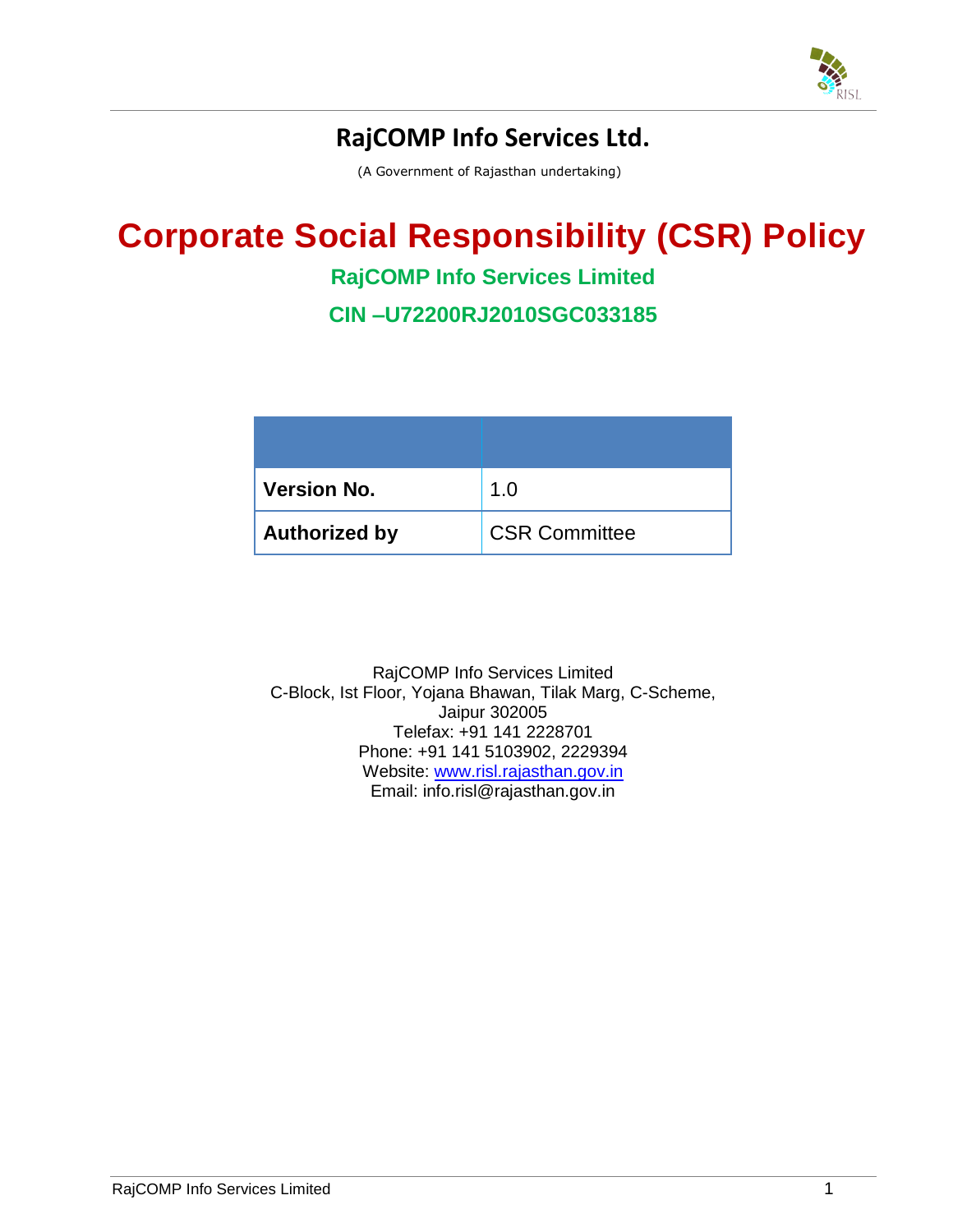

# **Table of Contents**

| 2. |     |                                                                                        |  |
|----|-----|----------------------------------------------------------------------------------------|--|
| 3. |     |                                                                                        |  |
| 4. |     |                                                                                        |  |
| 5. |     |                                                                                        |  |
| 6. |     |                                                                                        |  |
| 7. |     |                                                                                        |  |
| 8. |     |                                                                                        |  |
| 9. |     |                                                                                        |  |
|    | 9.1 |                                                                                        |  |
|    | 9.2 |                                                                                        |  |
|    | 9.3 |                                                                                        |  |
|    | 9.4 |                                                                                        |  |
|    | 9.5 | Any other sector pertaining to holistic development of masses as decided by the Board6 |  |
|    |     |                                                                                        |  |
|    |     |                                                                                        |  |
|    |     |                                                                                        |  |
|    |     |                                                                                        |  |
|    |     |                                                                                        |  |
|    |     |                                                                                        |  |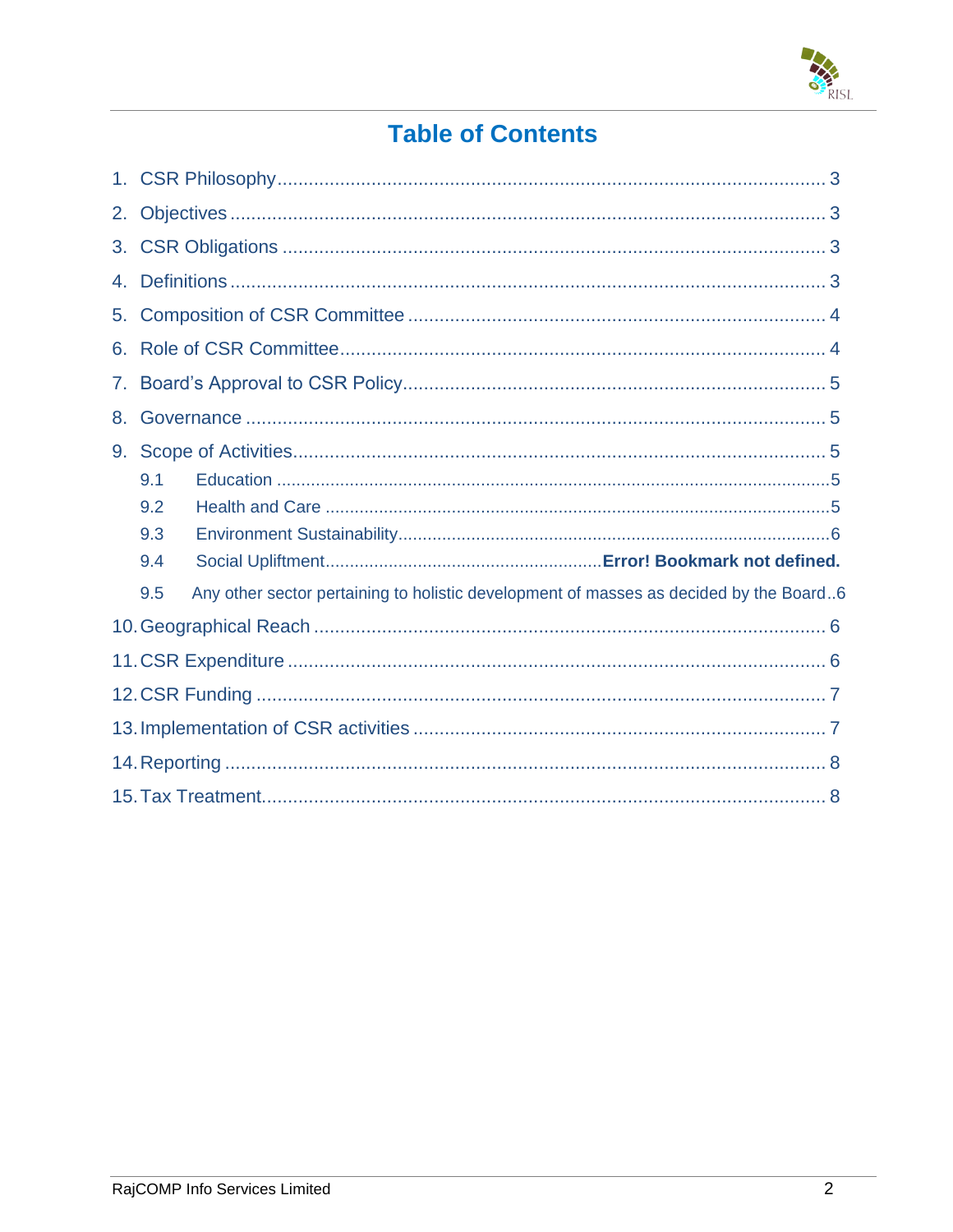

## <span id="page-2-0"></span>1. CSR Philosophy

The RajCOMP Info Services Limited (RISL) strives to be a socially responsible company and strongly believes to development of society at large.

# <span id="page-2-1"></span>2. Objectives

RISL aspires to achieve our vision and fulfill our commitment to be a socially responsible corporate citizen, the CSR policy has been formulated with the following objectives:

- a) Achieve positive, sustainable change in the community
- b) Leverage company assets (available skill sets and infrastructure) for the benefit of the underprivileged and inaccessible community
- c) To undertake projects/programmes which will enhance the quality of life and economic wellbeing of the communities in accordance with Schedule VII of the Companies Act, 2013 ("Act") read with the Companies (Corporate Social Responsibility Policy) Rules, 2014 ("Rules").

# <span id="page-2-2"></span>3. CSR Obligations

Pursuant to Section 135 of the Companies Act, 2013 (Act) and Companies (Corporate Social Responsibility Policy) Rules, 2014 (Rules) and Schedule VII appended to said Act and Circular No. 21/2014 dated 18.06.2014 of Ministry of Corporate Affairs (Collectively referred hereinafter as "Regulations") every company having net worth of Rs. 500 crores or more or turnover of Rs. 1000 crores or more or a net profit of Rs. 5 crores or more during any financial year shall constitute a Corporate Social Responsibility Committee (CSR Committee) of the Board consisting of three or more directors, out of which at least one director shall be an independent director.

## <span id="page-2-3"></span>4. Definitions

In this Policy, unless the context otherwise requires:

- a) **'Act'** means Companies Act, 2013;
- b) **Corporate Social Responsibility'** means Corporate Social Responsibility (CSR) as defined in Section 135 of the Companies Act, 2013 and Companies (Corporate Social Responsibility Policy) Rules 2014;
- c) **'Financial Year'** referred under sub-section (1) of Section 135 of the Act read with Rule 3(2) of Companies CSR Rule, 2014 implies 'any of the three preceding financial years';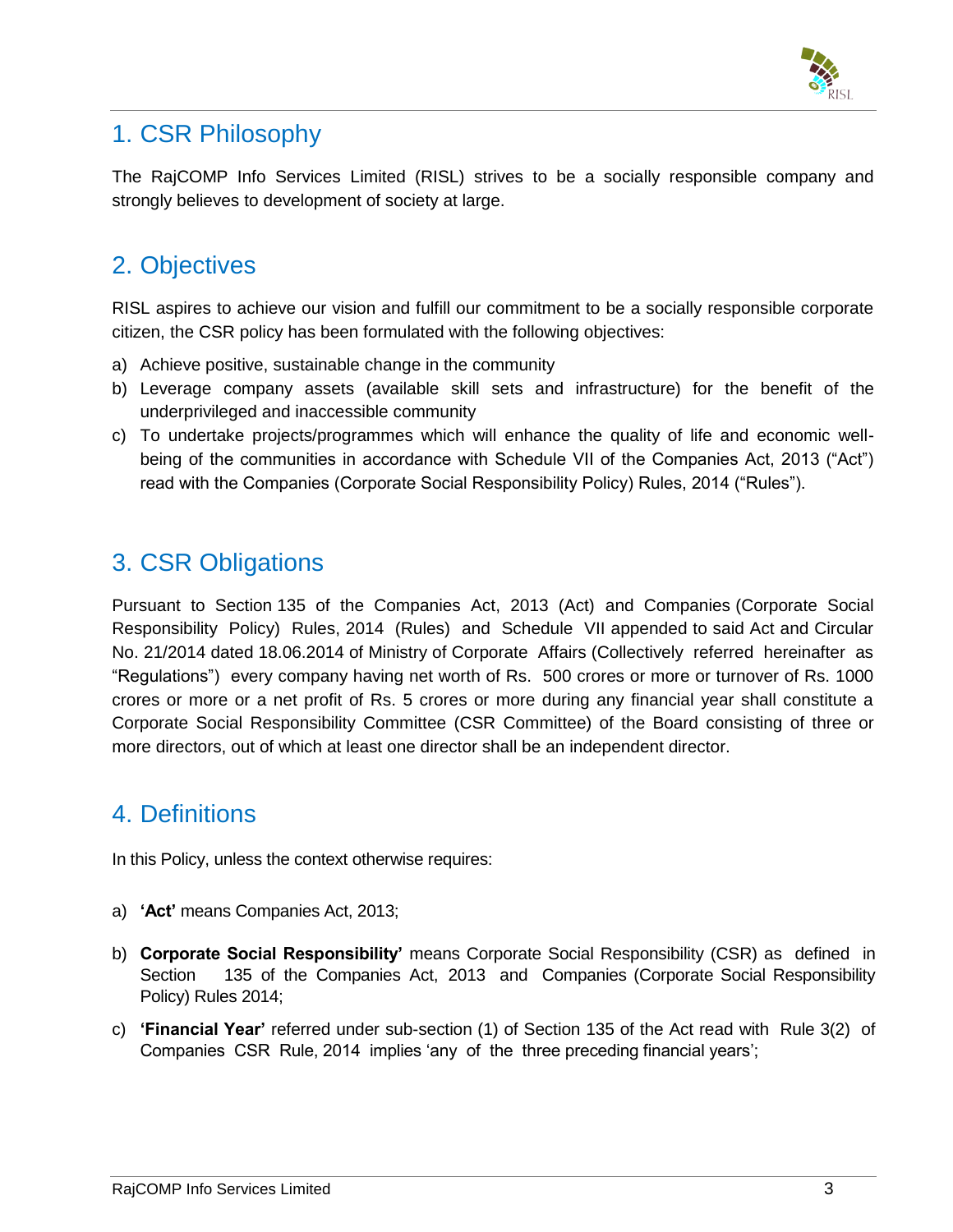

d) **'Net Profit'** means net profit as defined in Section 135 of the Companies Act, 2013 and Companies (Corporate Social Responsibility Policy) Rules 2014 as set out below:

Net Profit as per financial statements prepared in accordance with the applicable provisions of the Act, but shall not include the following, namely:

- Any profit arising from any overseas branch or branches of the Company, whether operated as a separate company or otherwise and
- Any dividend received from other companies in India, which are covered under and complying with the provisions of Section 135 of the Act.
- e) Words and expressions used in this CSR Policy and not defined herein but defined in the Act shall have the meaning respectively assigned to them in the Act.

# <span id="page-3-0"></span>5. Composition of CSR Committee

In compliance of above Regulations, Board of Directors of the Company has constituted CSR Committee consisting of following directors:

- 1. Sh. Kunji Lal Meena, IAS, Director Member
- 2. Sh. Suresh Kumar Verma, Director (F) Member
- 3. Sh. Sudhir Raniwala, Director Member

The member of the CSR Committee shall elect Chairman amongst themselves.

The Company Secretary of the Company shall act as the secretary of the Committee and the quorum for the said meeting shall be 2 members present in person.

## <span id="page-3-1"></span>6. Role of CSR Committee

In terms of Section 135 (3) of the said Act, the CSR Committee shall:

- a) Formulate and recommend to the Board, a CSR Policy which shall indicate the activities to be undertaken by the company as specified in Schedule VII;
- b) Recommend the amount of expenditure to be incurred on the activities referred to clause (a); and
- c) Monitor the CSR Policy of from time to time;
- d) Submit to the Board report giving status of the CSR activities undertaken, expenditure incurred and such other details as may be required by it.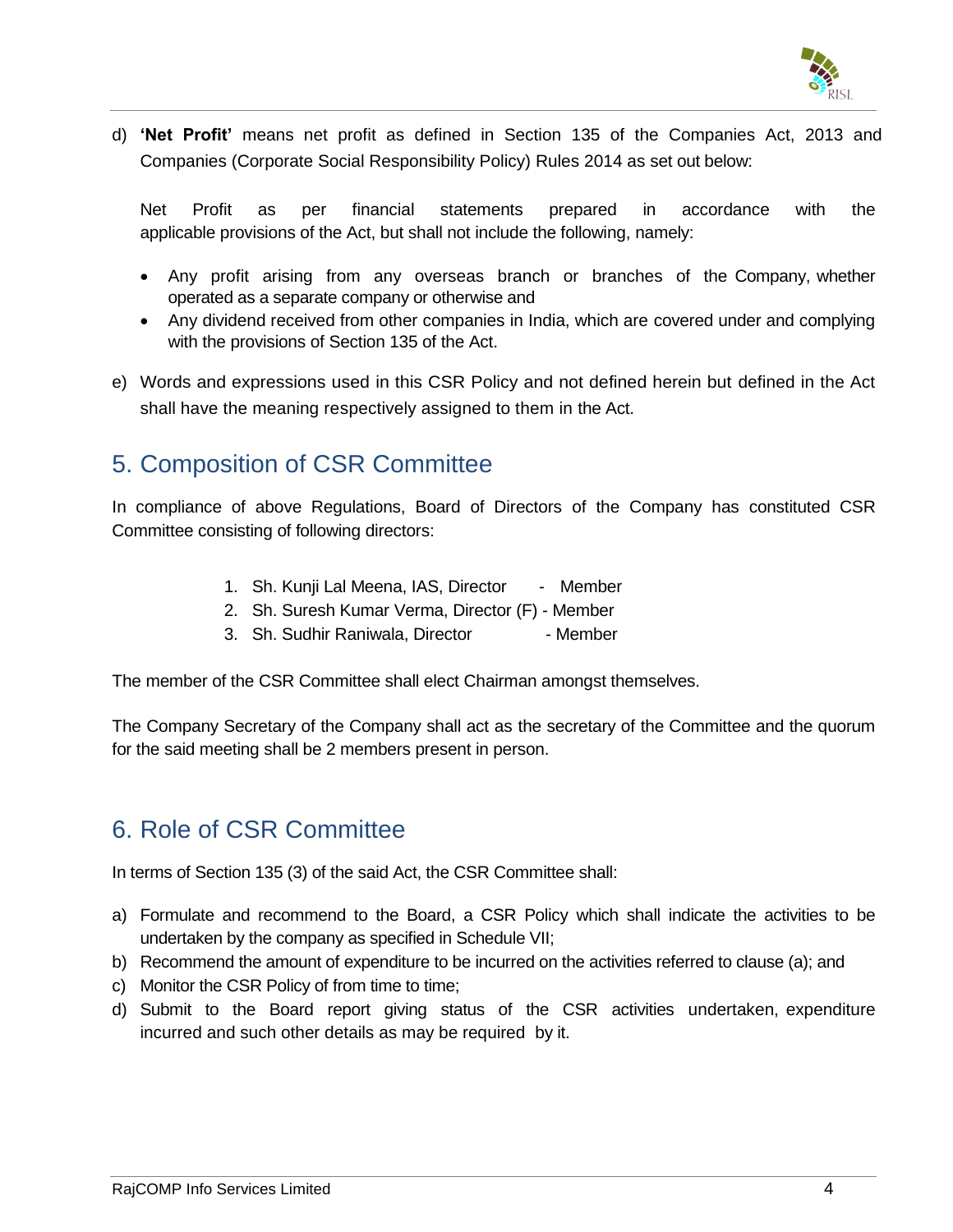

# <span id="page-4-0"></span>7. Board"s Approval to CSR Policy

The CSR Committee so constituted, shall formulate a Policy on Corporate Social Responsibility (CSR Policy) and recommended it to the Board of the Company.

#### <span id="page-4-1"></span>8. Governance

- a) The CSR Committee is responsible for monitoring of all CSR activities from start to finish.
- b) Programs to be supported via CSR will be selected by it through a transparent process and it shall institute a transparent monitoring mechanism for implementation of the CSR activities undertaken by the Company.

### <span id="page-4-2"></span>9. Scope of Activities

The Company may engage in all or any of the following activities:

#### <span id="page-4-3"></span>9.1 Education

- Setting up libraries for schools and colleges
- Livelihood enhancement projects
- Whole School improvement along with schools's infrastructure.
- Capacity building of teachers and other stakeholders
- Supplementary education
- Provide fees for a period of one year or more to the poor and meritorious, preferably girl students of the school in the operational area of the Company to enable them to get uninterrupted education.
- Provide scholarships
- Improving Educational Facilities in general.

#### <span id="page-4-4"></span>9.2 Health and Care

- Eradicating hunger, poverty and malnutrition
- Promoting preventive health care
- Sanitation
- Making available safe drinking water
- Contribution to the "Swach Bharat Kosh" set-up by the Central Government for the promotion of sanitation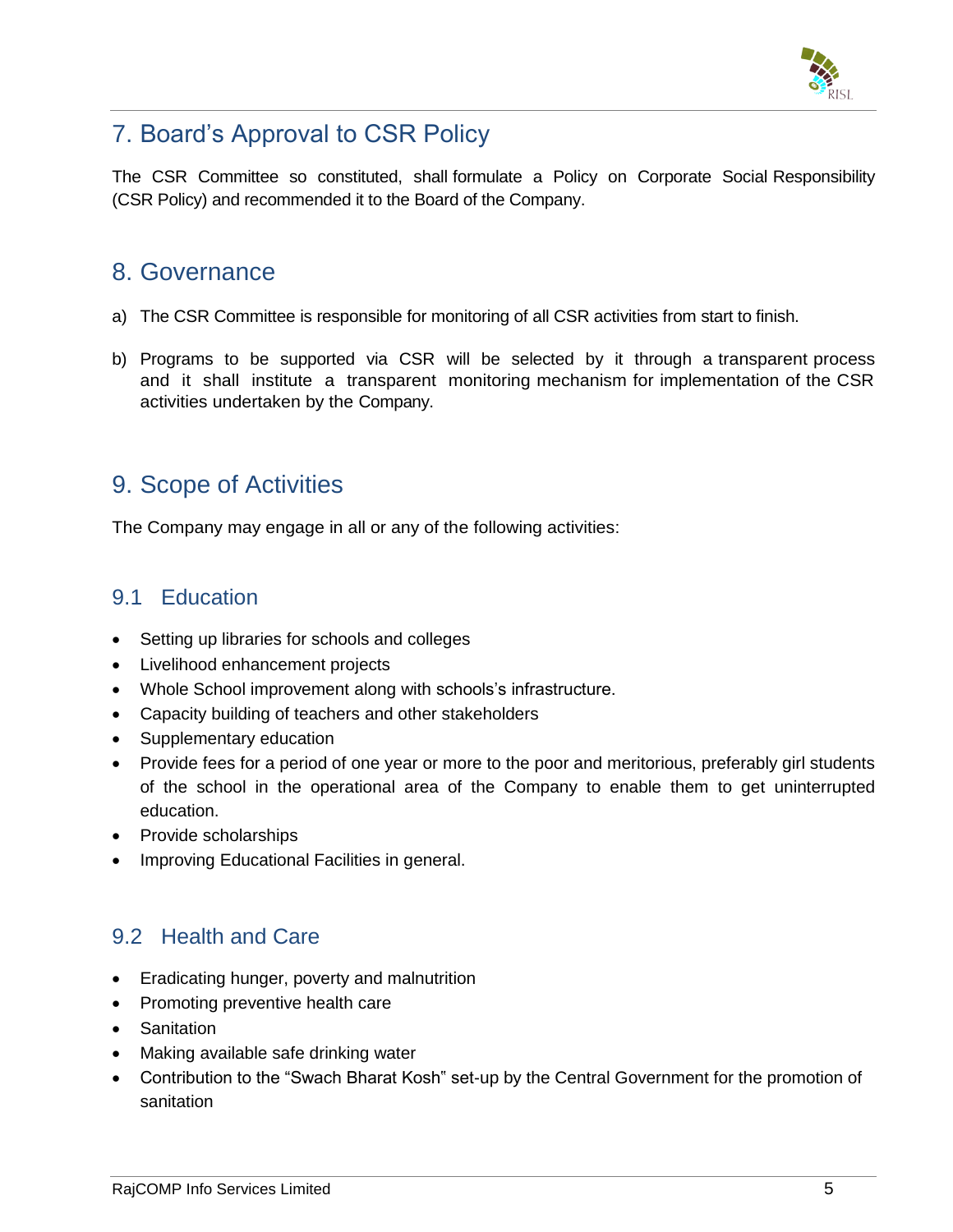

#### <span id="page-5-0"></span>9.3 Environment Sustainability

- Ensuring environmental sustainability
- Ensuring ecological balance
- Protection of Flora and Fauna
- Animal Welfare
- Agro forestry
- Conservation of natural resources
- Maintaining quality of soil, air and water
- contribution to the "Clean Ganga Fund" setup by the Central Government for rejuvenation of river Ganga

#### 9.4 Social Upliftment

- Promoting gender equality
- Empowering women
- Setting up homes and hostel for women and orphans
- Setting up old age home, such other facilities for senior citizens
- Day care centers
- Adopting measures for reducing inequality faced by socially and economically backward groups
- Creation of Social Infrastructure
- 9.5 Any other sector pertaining to holistic development of masses as decided by the Board.

## <span id="page-5-1"></span>10. Geographical Reach

Regulations provide that the CSR activities shall be undertaken only in India for the benefit of the public and not only for the employees of the Company and their family. It further provides that the Company shall give preference to the local area and areas around it where it operates for spending the amount earmarked for CSR. The Company will thus give preference to conducting CSR activities in the State of Rajasthan; herein the Company has its operation.

# <span id="page-5-2"></span>11. CSR Expenditure

 The Company would strive to spend at least 2% (two percent) of the average Net Profits of the Company made during the three immediately preceding financial years. The surplus arising out of the CSR activity will not be part of business profits of the Company. The Corpus would thus include the 2% of average net profits, as aforesaid, any income arising there from and surplus arising out of CSR activities.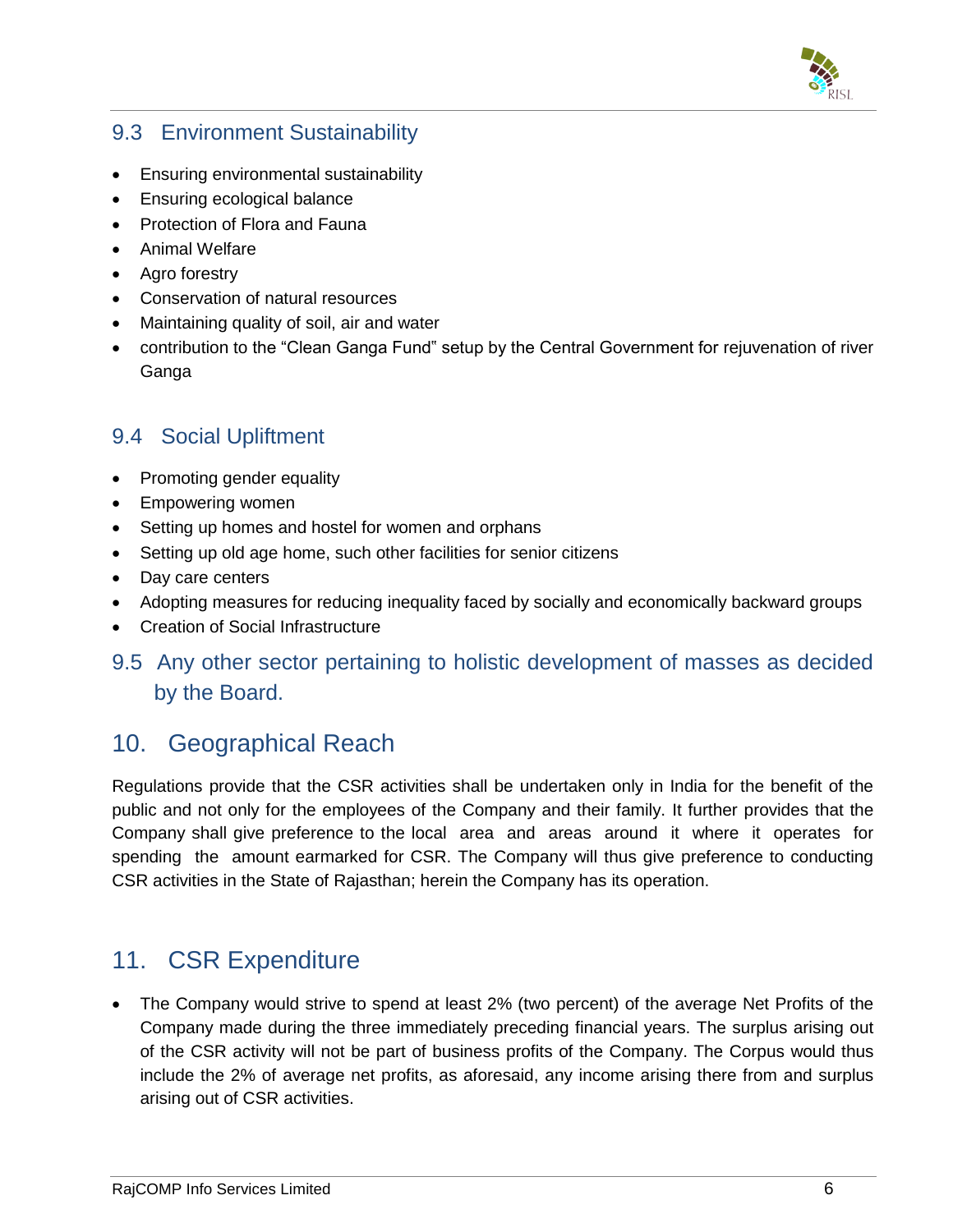

- The Company may build CSR capacities of its personnel and/or those of its implementing agencies through Institutions with established track records of at least three financial years but such expenditure shall not exceed five percent of total CSR expenditure of the Company in one financial year.
- However, if the Company ceases to be covered under sub-section (1) of Section135 of the Act for three financial years, then it shall not be required to, comply with the provisions laid down under sub-section (2) to (5) of the said section, till such time it meets the criteria specified in sub section (1) of the Act.
- CSR activities should be undertaken by the Companies in project/ program mode (as referred in Rule 4(1) of Companies CRS Rules, 2014). One-off events such as marathons / awards / charitable contributions / advertisements / sponsorship of TV programs etc. would not be qualified as part of CSR expenditure.
- Expenses incurred by companies for the fulfillment of any act / statute of regulations (such as Labor Law, Land Acquisition Act etc.) would not count as CSR expenditure under the Companies Act.
- Salaries paid by the Companies to regular CSR staff as well as volunteers of the Companies (in proportion to companies time/ hours spend specifically on CSR) can be factored into CSR project cost as part of CSR expenditure.
- Contribution to Corpus of a Trust / Society / Section 8 Companies etc. will qualify as CSR expenditure as long as (a) the Trust / Society / Section 8 Companies etc. is created exclusively undertaking CSR activities or (b) where the corpus is created exclusively for a purpose directly relatable to a subject cover in Schedule VII of the Act.

# <span id="page-6-0"></span>12. CSR Funding

As per the Regulations, the Company will set aside for annual CSR activities, an amount equal to 2% of the average Net Profits of the Company made during the three immediately preceding financial years. Any unutilized CSR allocation of a particular year, will be carried forward to the following year. Provided that all reasonable efforts will be made to ensure that the annual CSR allocation is fully utilized in the respective year. However, if the Company fails to spend such amount, the Board of Directors, shall in its report under clause (o) of sub-section (3) of Section 134 of the Act, shall specify the reasons for not spending the amount.

# <span id="page-6-1"></span>13. Implementation of CSR activities

In furtherance of specific CSR projects or programmes, the Company may directly take up the project, collaborate with NGOs and other like-minded stakeholders, including other companies, registered trusts and societies, in order to leverage upon the collective expertise, wisdom and experience that such relationships may bring.

If in the opinion of the CSR Committee, the implementation of CSR projects requires specialized knowledge and skills, and if the Company does not have such expertise in-house, the wherewithal, and dedicated staff to carry out such activities, the CSR Committee may decide to avail the services of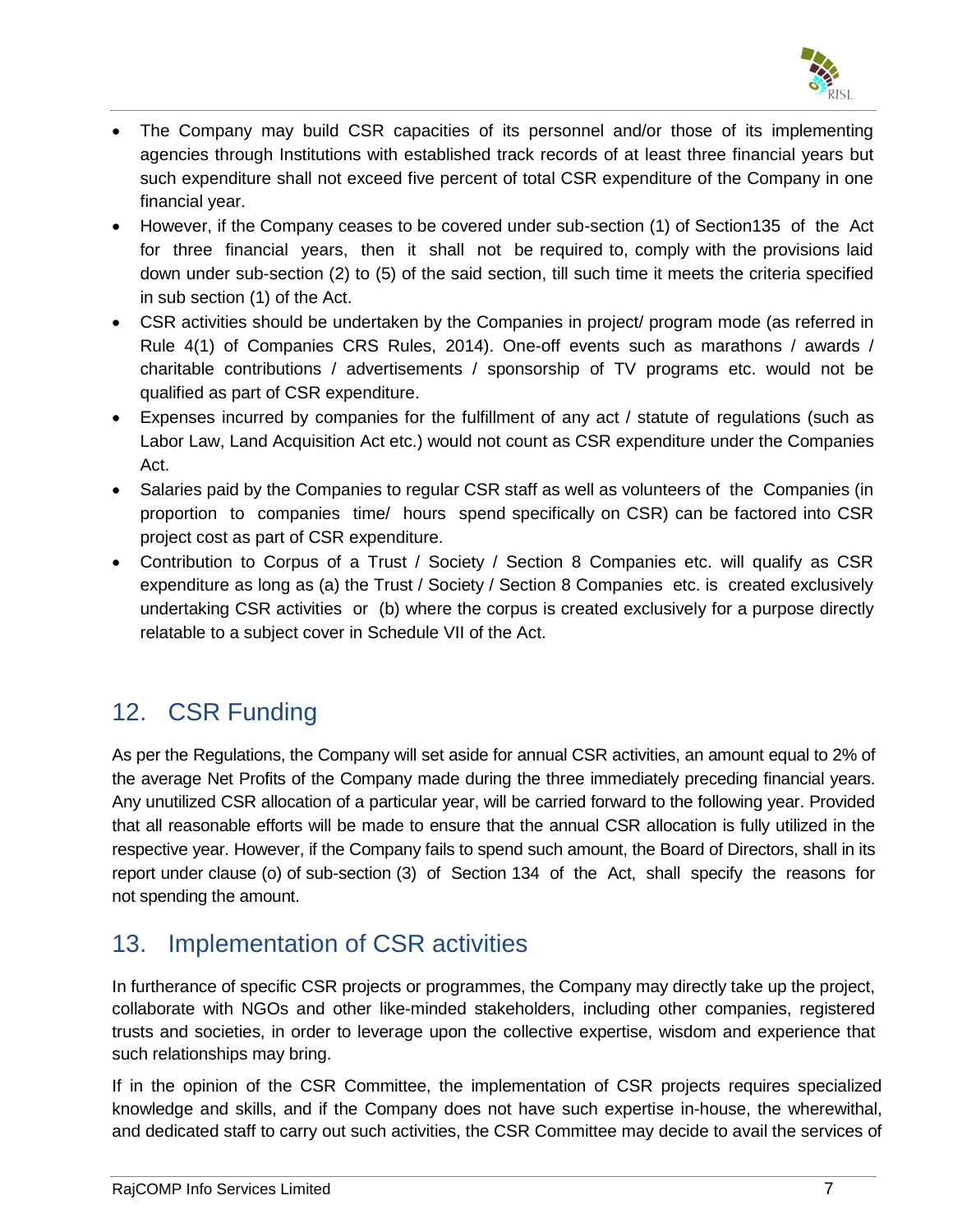

external specialized agencies for the implementation of such CSR projects. In the event an external agency is engaged for the purposes of the CSR initiatives of the Company, the Company will need to enter into an agreement with the relevant executing/implementing external agency, setting out the terms and conditions of the engagement of the external agency.

### <span id="page-7-0"></span>14. Reporting

As per Regulations, the Company shall disclose in its Board Report in prescribed manner:

- Composition of CSR Committee
- Contents of CSR Policy and shall place it on its website
- Reasons for not spending the CSR amount
- CSR initiatives undertaken by the Company and amount spent.

#### <span id="page-7-1"></span>15. Tax Treatment

Tax treatment of CSR spent will be in accordance with the Income Tax Act, 1961 as may be notified by Central Board of Direct Taxes (CBDT).